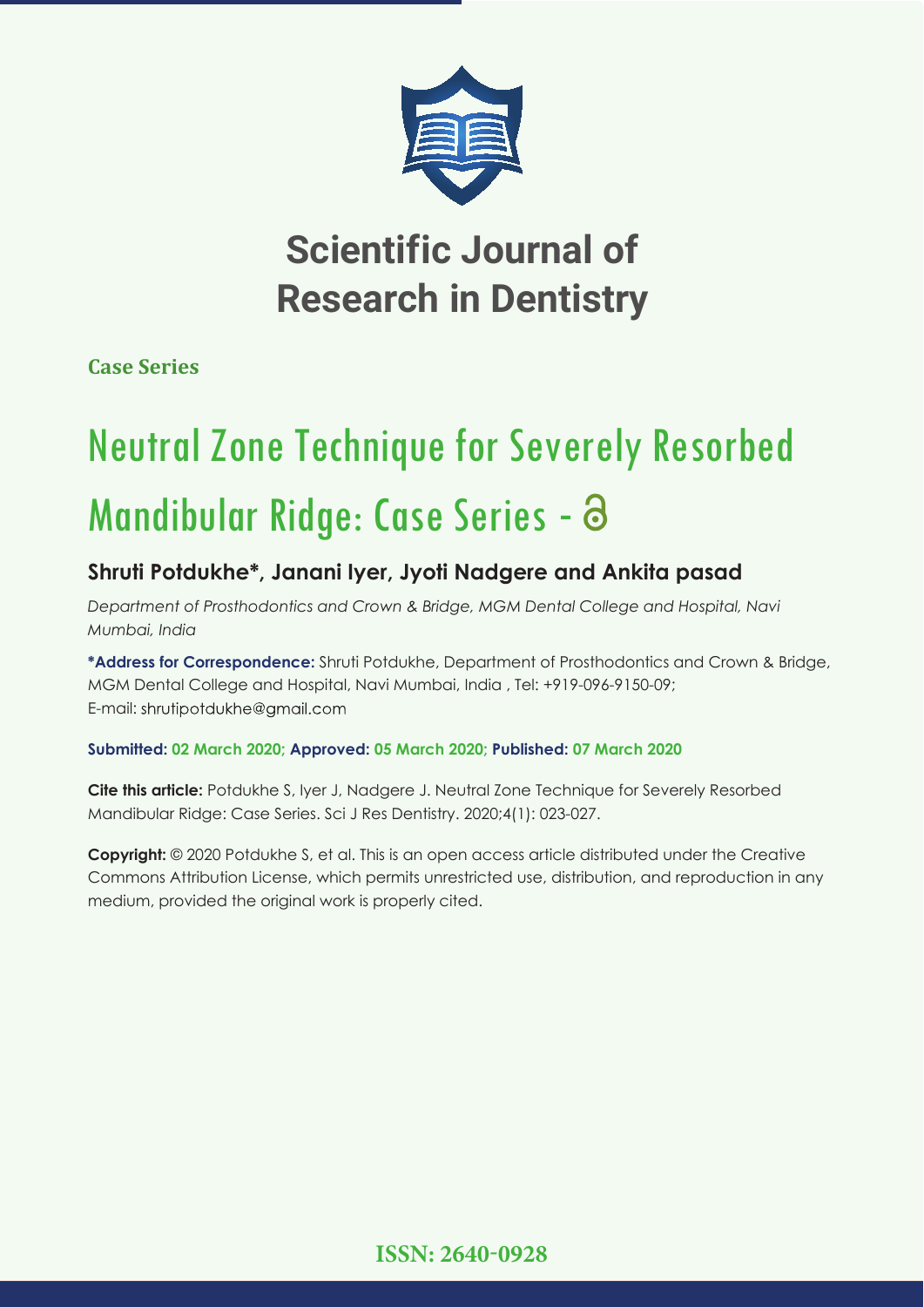#### **ABSTRACT**

Neutral zone technique is one of the method of management of severely resorbed mandibular ridge cases. Various materials can be used to record the neutral zone. Balanced occlusion is one of the parameter used to aid in the stabilization of the lower denture. In this case series we will discuss about different materials such as low fusing impression compound and tissue conditioner used to record the neutral zone with different form of occlusion.

**Keywords:** Neutral zone; Severely resorbed mandibular ridge; Balanced occlusion, Low fusing impression compound; Tissue conditioner

#### **INTRODUCTION**

The goal of dentistry is for patients to keep all of their teeth throughout their lives in health and comfort. If the teeth are lost despite all efforts to save them, a restoration should be made in such a manner as to function efficiently and comfortably in harmony with the muscles of the stomatognathic system and the temporomandibular joints [1]. The stable position of the teeth represents equilibrium of all the forces acting on them. If that position of equilibrium namely the neutral zone, is not found, the resulting dentition will not last long and will not be esthetically pleasing and the patients use of functional efficiency, maximum length of use and pleasing esthetics will not have been met [2]. To understand the stable position of teeth, the concept of neutral zone is important. The neutral zone concept in complete denture was proposed by Sir E. Wilfred Fish in 1931 [3]. Neutral zone is defined as potential space between lips and cheeks on one side, and tongue on other side, that area or position where forces between the tongue and lips or cheeks are equal [1]. Neutral zone approach to complete denture is to locate the area in edentulous space where the teeth should be positioned in such a way that the forces exerted by muscles will stabilize the denture [4]. Neutral zone technique is the most effective way for patients who have unstable and unretentive dentures.

Occlusion is also one of the important factor affecting stability of denture. To minimize dislodging forces the occlusion can be balanced throughout the functional range of movement of the patient [5].

In this article two cases of severely resorbed mandibular ridge rehabilitated by complete denture using two different materials for recording neutral zone technique with balanced occlusion and centric occlusion are presented.

#### **CASE PRESENTATION**

#### **Case report 1**

A 60 year old female patient reported to the department of prosthodontics with the chief complaint of difficulty in mastication due to all missing teeth in upper and lower arch since 6 years. Extraoral examination showed ovoid facial form, concave and sunken profile. The lip length was average (Figure 1). Intraoral examination showed favourable maxillary residual ridge and severely resorbed mandibular ridge (Figure 2). Thus it was decided to fabricate lower complete denture utilizing neutral zone impression technique.

**Primary impression:** A primary impression for maxillary ridge and mandibular ridge was made with impression compound  $(Y-Dent)$  in a metal stock tray (Figure 3). The primary impression was poured with dental plaster (Dent kaldent). On primary cast, custom tray was fabricated.

Final impression: The sectional border moulding was done

for maxillary arch with low fusing impression compound (DPI-Pinnacle). All green technique was used to record the borders of mandibular arch [6]. Final impression was made with Zinc oxide eugenol impression paste (DPI-Impression Paste) (Figure 4). Final cast was poured in dental stone (Dent kaldent).



**Figure 1:** Extraoral picture.



**Figure 2:** Intraoral picture.

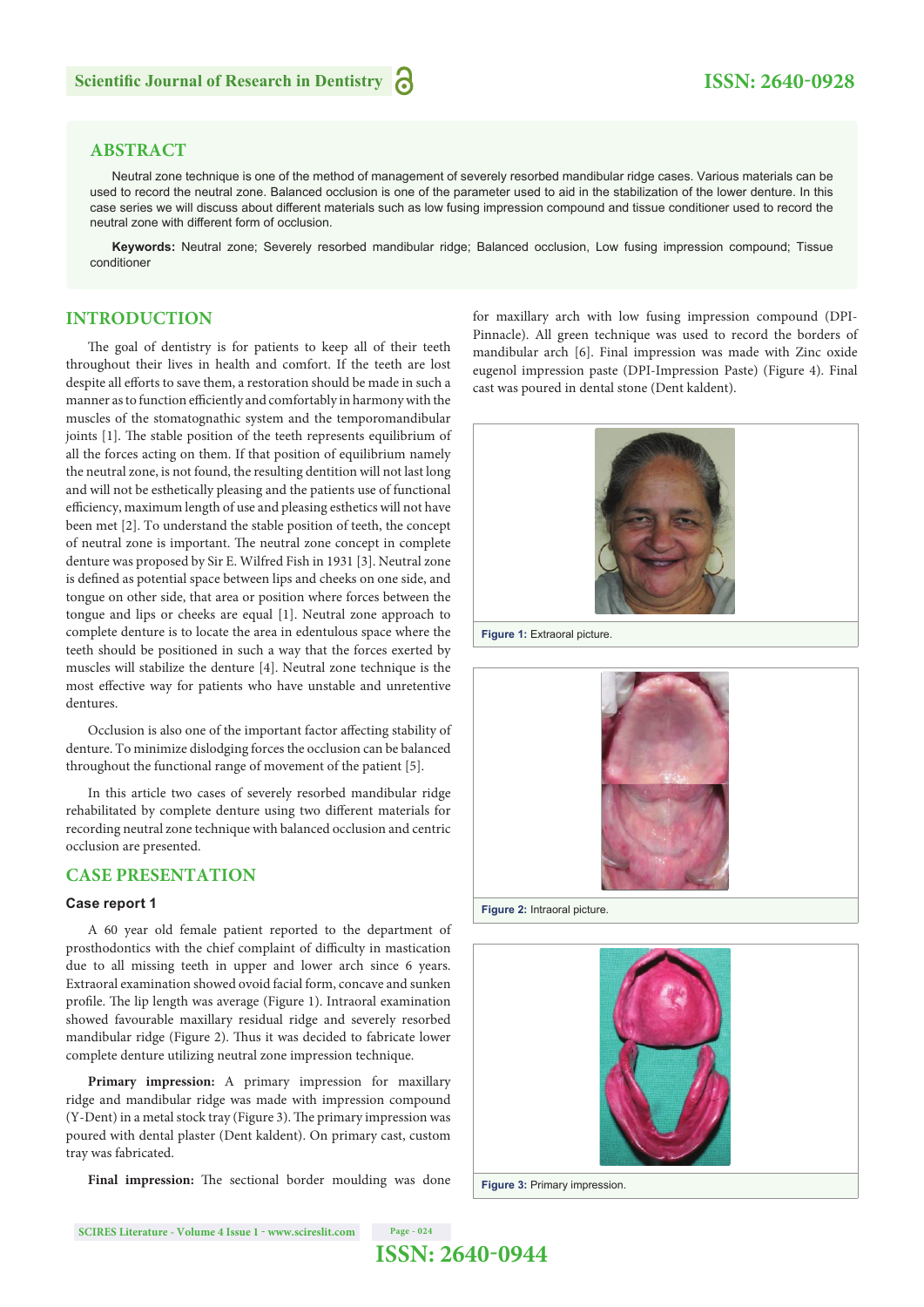#### **Scientific Journal of Research in Dentistry**

#### **ISSN: 2640-0928**

**Jaw relation:** Two sets of autopolymerising denture base were fabricated. On one set wax rims were fabricated. Horizontal and Centric jaw relation was recorded. Facebow record was made to orient maxillary cast on articulator (Hanau). The Mandibular cast is mounted using the centric relation record.

**Recording neutral zone:** On articulator three acrylic pillars one in center, two in molar region were made on second set of mandibular denture base to maxillary denture base to maintain the vertical dimension. Wires were adapted in between the pillars for reinforcement (Figure 5). Low fusing impression compound was manipulated and adapted on mandibular denture base [7]. With whole assembly placed in mouth patient was asked to purse lips, count from 60 to 70, smile, grin, pronounce the vowels, swallow, slightly protrude the tongue and lick the lips until the material has set. A wash impression with zinc oxide eugenol paste (DPI-Impression Paste) was made to record the Neutral zone (Figure 6). On articulator, dental plaster index was made in three sections right buccal, left buccal, lingual around neutral zone impression (Figure 7).

**Teeth arrangement:** Molten wax was poured in neutral zone space. Mandibular occlusal rim height was adjusted according to previously recorded jaw relation. Semi-anatomic crossed-linked acrylic denture teeth for both anterior and posterior region were selected. These teeth were selected as they don't put more pressure on ridge thereby prevents underlying bone resorption and allows easy reshaping for occlusal adjustments. Mandibular anterior and posterior teeth were arranged according to plaster index (Figure 8). Complete teeth arrangement was done so as to provide multiple bilateral posterior contacts in centric relation. A protrusive interocclusal record was made to set the condylar guidance on the articulator (Figure 9). Anterior try-in was done and anterior guidance was set .Programming of articulator was done as lateral condylar guidance of 15º; horizontal condylar guidance of 25º and anterior guidance of 5º for balanced occlusion.









**Figure 6:** Recording neutral zone with low fusing impression compound and zinc oxide eugenol wash on recorded neutral zone.



**Figure 7:** Plaster index of recorded neutral zone.



**Figure 8:** Mandibular teeth arrangement within plaster index.



**Figure 9:** Protrusive bite record for balanced occlusion.

**Try-in:** Trial Dentures were evaluated to verify centric relation, occlusal vertical dimension and Balanced occlusion.

**Denture insertion:** Dentures were fabricated, inserted and evaluated (Figure 10).

#### **Case report 2**

A 65 year old female patient reported to the department of prosthodontics with the chief complaint of loose lower denture since 1 year. Extraoral examination showed tapered facial form and concave profile and medium lip line (Figure 11). Intraoral examination showed adequate maxillary residual ridge and severely resorbed mandibular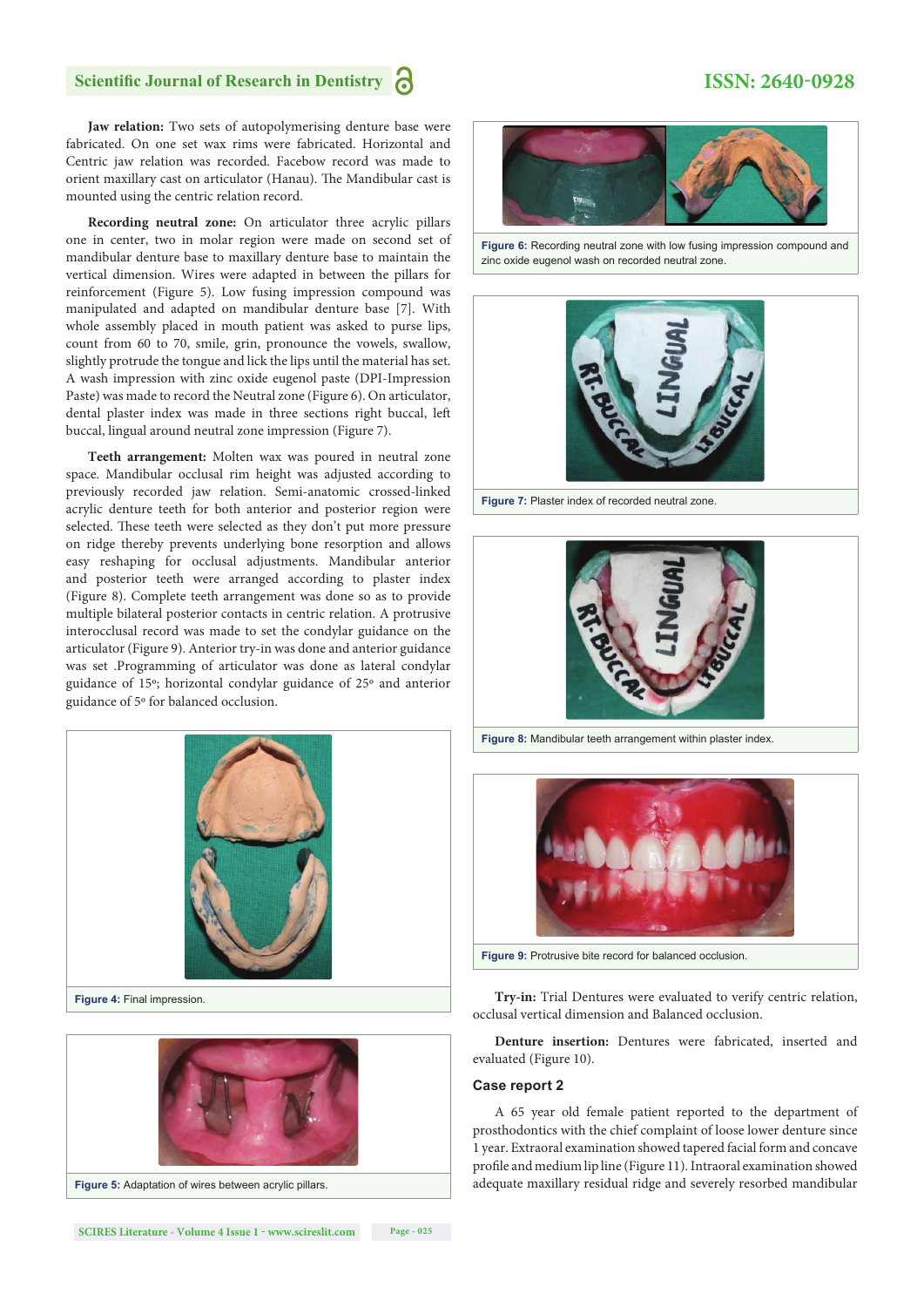#### **Scientific Journal of Research in Dentistry**

ridge (Figure 12). All the steps followed were same. Neutral zone was recorded using tissue conditioner [8] (D- soft) (Figure 13). Dentures were fabricated, inserted and evaluated (Figure 14).

#### **DISCUSSION**

The ability of a denture to be firm, steady or constant, to resist displacement by functional stresses and not to be subjected to change of position when forces are applied defines stability. With severe resorption the muscular attachment comes nearer to the residual ridge affecting stability of mandibular denture more than maxillary denture [9]. To overcome the problem of unstable denture, the neutral zone concept was introduced. Neutral zone is the space where the forces between the tongue and cheeks or lips are equal or neutralized [9]. It is used as a guide to develop physiologic contour



**Figure 10:** a. Final dentures. b. Post-operative extra oral view.



**Figure 11:** Extraoral picture.





**Figure 13:** Recording neutral zone with tissue conditioner.



for polished surfaces of the mandibular denture and for determining physiologically appropriate facio-lingual tooth position. The neutral zone technique is used to achieve retention and stability in atrophic mandibular ridges [10].

Various materials have been used to record the neutral zone such as, waxes, impression plaster, impression compound, tissue conditioners, and polyether. The material should be reasonably slow setting to permit the oral musculature to shape it to the appropriate contour and dimensions. Adel AM et al, in 2019 conducted study to determine relationship between the crest of the alveolar ridge and neutral zone and to compare its location recorded by low fusing impression compound and tissue conditioner. They concluded that no significant difference was noted in the positions of neutral zone recorded in relation to the alveolar ridge crest [10].

In this case series two commonly available materials namely, low fusing impression compound with zinc oxide eugenol paste wash and tissue conditioner were used to record the neutral zone. Low fusing impression compound is a thermoplastic material with low viscosity allowing ease in manipulation of oral musculature, better flow and good accuracy. Tissue conditioners are viscoelastic material they have long working time, good flow, longer durability and don't resist forces exerted by the surrounding tissues. Thus most accurate neutral zone position which is close to crest of ridge was recorded by using the above two materials.

Occlusion is one of the factors for enhancing the principles of denture. Balanced occlusion helps in directing the forces of mastication to aid in the balance and stabilization of the functioning mandibular denture. Thus, denture fabricated by neutral zone impression technique and balanced occlusion aids in retention and stabilization of the denture rather than dislodging the denture

#### **ISSN: 2640-0928**